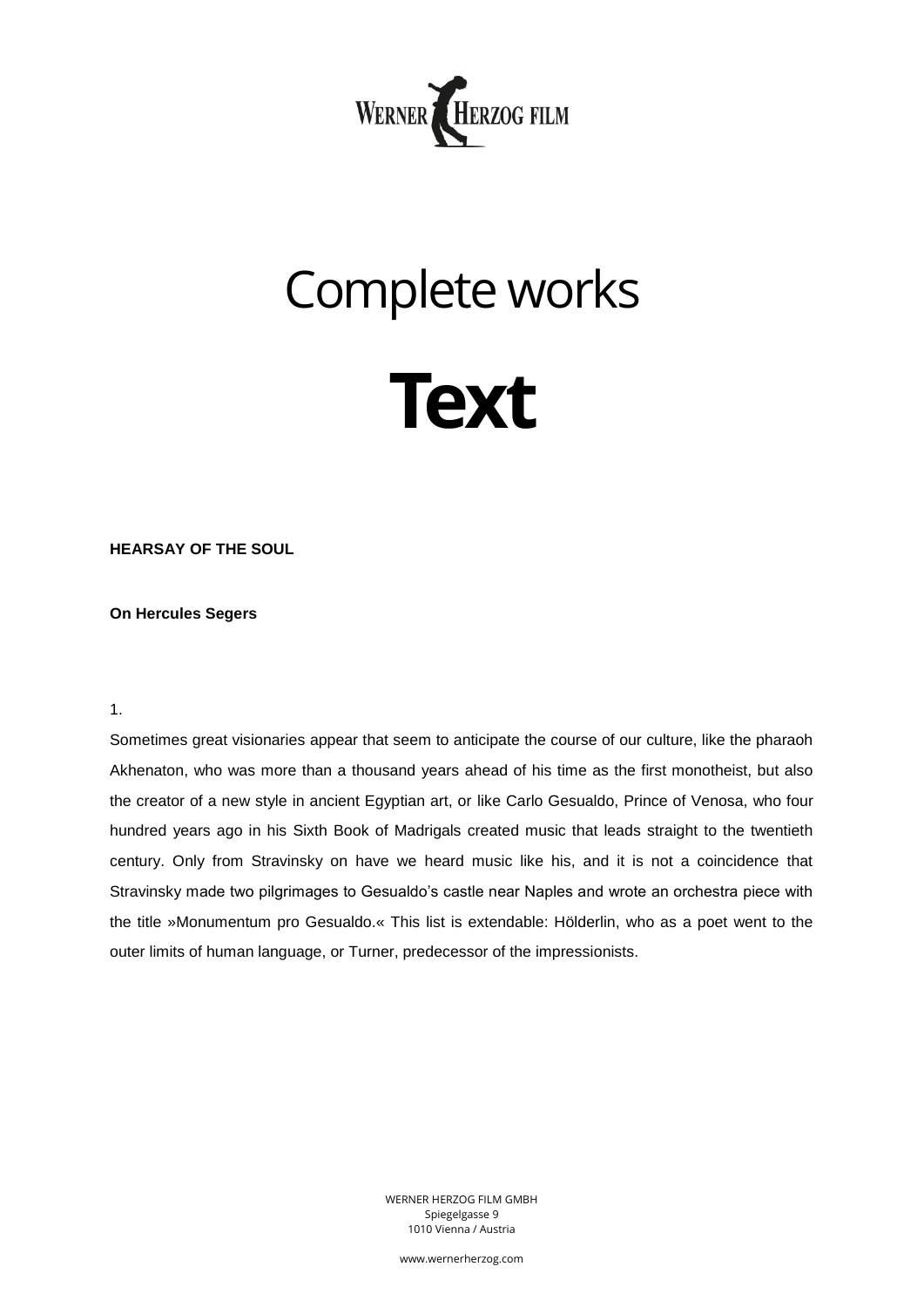

### 2.

And now, it is time that we make a pilgrimage to the work of Hercules Segers, the father of modernity in art. He lived and worked at about the time of Gesualdo; he was born probably in 1589 or 1590, and probably died shortly after 1630. Hardly anything is known about his life, and very few works of his have survived.

#### 3.

It is shocking for me, and inacceptable, that I have not met a single art student in my life who has even heard of Segers, and it is deeply disquieting that I have not seen a single curator in any modern art museum who has had a clue. However, my contacts have been very scarce. Segers was not well known to his contemporaries either. His name can be found in documents of the 17th century spelled as Seghers, but he himself signed his work »Segers«. Born to Pieter Seghers and Cathalijntgen Hercules, Mennonites from Flanders, he signed into the painters' guild of Haarlem in 1612 under his first names Hercules Pietersz without surname, and married in 1615 Anneken van der Brugghen. Soon, he ran into serious financial difficulties, and had to sell his home in Amsterdam where he lived. Poverty and ill fortune accompanied him until the end of his days. Samuel van Hoogstraten, a pupil of Rembrandt, laments that there was no market for Segers prints although they were – he says it beautifully – »pregnant of whole provinces«. According to Samuel van Hoogstraten, much of his printed work was used as wastepaper, probably to wrap fish or sandwiches.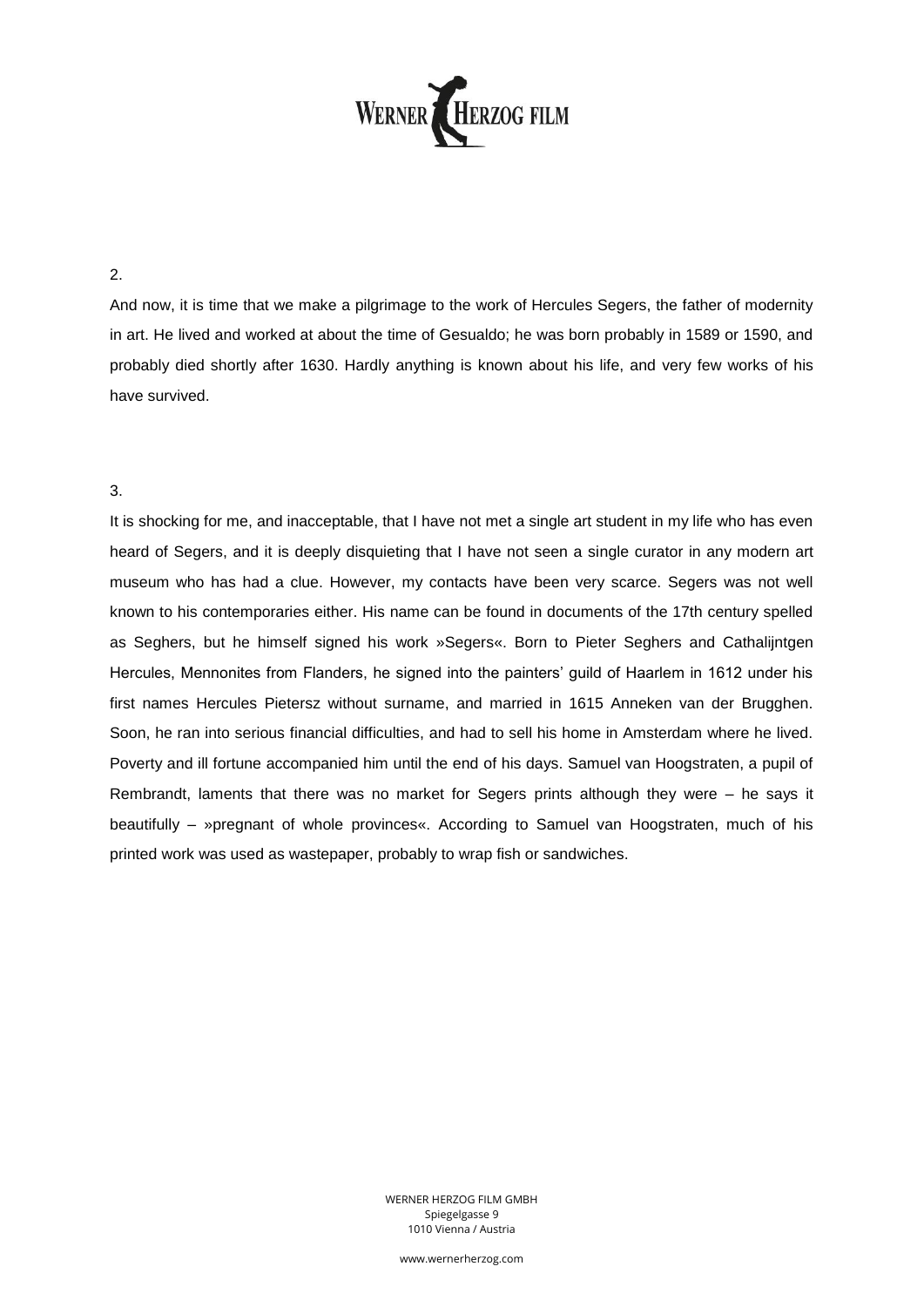

4.

Images can be like windows pushed open for us into a world of the unearthly, the sheer imagination, as if aliens had come upon us in the form of a strange visitation; and at the same time we recognize the visions as something not foreign, but belonging to us – born hundreds of years later – as if they had been dormant deeply within us. A genius like Hercules Segers makes us acquainted with images, as if we had been made known to a brother who was with us, but not made known to us yet. His work creates an illumination inside of us, and we instantly know that this is not a factual truth, but an ecstatic one. Most of his prints are not real landscapes. We can be almost certain that Segers has never seen a mountain or a rock formation in his life.

#### 5.

His images are hearsay of the soul. They are searchlights, or rather an ominous, frightened light opening breaches into the recesses of our self. It is like a hypnotic vortex pulling us down to the bottom of a bottomless pit, to a place that seems somewhat known to us: ourselves. We morph with these images. Caspar David Friedrich has recognized this for himself: »I have to render myself to what surrounds me, « he said, »I have to morph into a union with my clouds and rocks, in order to be what I am«.

#### 6.

Less than a dozen oil paintings of Segers have come down to us, and only four of them can be attributed to him with certainty. Rembrandt, one of the very few contemporaries to recognize his genius, bought from him a Mountain Landscape, which is in the Uffizi in Florence today. In all probability, Rembrandt repainted it in part, »improved« it, by adding a cart and oxen in the foreground and clouds in the sky. But the oil paintings seem to be within the idiom of the time. His experimental prints set Segers apart from his epoch.

> WERNER HERZOG FILM GMBH Spiegelgasse 9 1010 Vienna / Austria